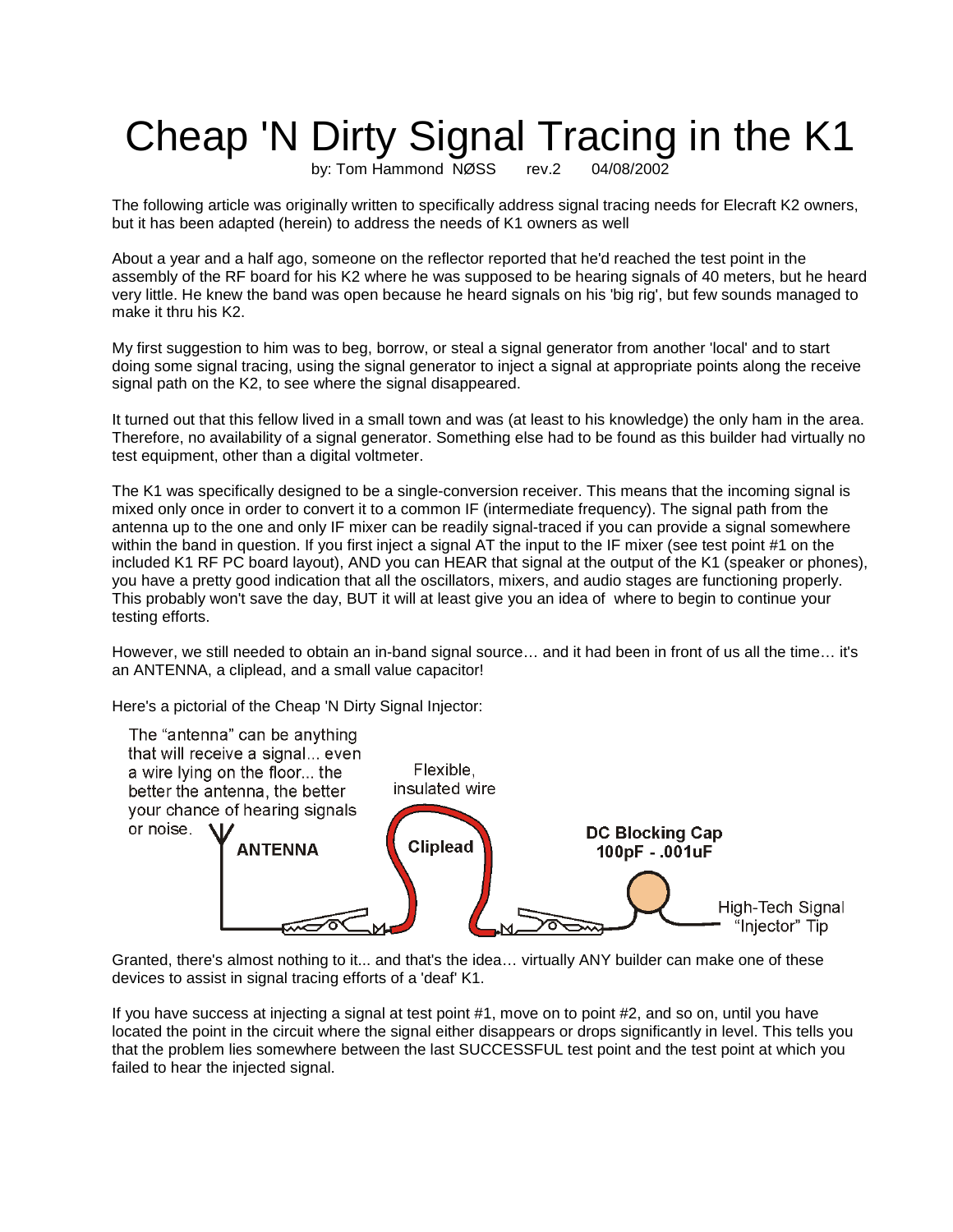Here's a list of the various starting "test points", along with a brief description of where they are in the circuit itself. I have also annotated them on the parts layout diagram at the end of this document.

# **Test Points for the K1**

**NOTE:** Though this instruction set was originally written for use with the KLF1-2 filter (and specifically the Band 1 components), its general direction should be readily translated to Band 2 of the KKFL1-2 board, AND to any of the four individual bands on the KFL1-4 Filter board as well. Obviously, you will want to select the appropriate set of band-components to go with the band you are having problems with. If this is a generalized problem, then use 40M by default.

#### Test

Point Description

- 1 RF Board (1 of 2), T1-1, input winding of the transformer feeding the mixer. *Must* use pin 1.
- 2 RF Board (2 of 2), D5, last T-R diode in the signal path before the mixer.
- 3 Filt Board, P2-1 (Plug P2, Pin 1), RF board connection to the output of the RF Band Pass Filter (RF BPF).
- 4 Filt Board, junction C11/C12, output of Band 1 RF BPF.
- 5 Filt Board, C13, inter-stage coupling RF BPF.
- 6 Filt Board, junction C14/C15, input to Band1 RF BPF.
- Filt Board, P2-8, input from RF board to RF BPF.
- 8 RF Board (2 of 2), D10, part of T-R switch.
- 9 RF Board (2 of 2), D11, part of T-R switch.
- 10 RF Board (2 of 2), D12 (**on the BOTTOM of RF board**), part of T-R switch.
- 11 Filt Board, P3-1&2, output of Low-Pass Filter (LPF).
- 12 Filt Board, junction of C21 & L9, output of Band1 LPF. **NOTE**: One side of C21 is grounded. No signal should be found on the grounded pad.
- 13 Filt Board, C22, part of Band1 LPF. **NOTE**: One side of C21 is grounded.
- 14 Filt Board, C23, input to Band1 LPF. **NOTE**: One side of C21 is grounded.
- 15 J2-10, input to LPF. This point should be jumpered to J2-2.
- 16 J2-2, input to LPF.
- 17 J8-7&8, point of connection of Filt Board to RF input from RF board (ANT).

#### **Notes:**

Some of the test points on the RF Board will be covered by the Filter Board. In this case, you will have to access them from the BOTTOM of the PC board. USE CARE in locating the specific test point.

Although D12 is drawn (in the accompanying illustration only) as if it were located on the top of the RF board, it is actually located on the bottom of the RF board. The illustration only attempts to indicate the relative position of this device on the bottom of the board.

P2 and P3 are both physically located on the bottom of the Filter board. However, short stubs of their soldered pins are accessible from the top of the Filter board.

**BE CAREFUL** to not short a PC board pad to ground (or to an adjacent pad). Some pads may have DC voltage on them!!

**DO NOT** omit the DC blocking capacitor in the signal injector. Your antenna may be at DC ground, and some of the PC board pads may have DC on them.

Be sure that you are testing on an 'open' band, where signals really are present.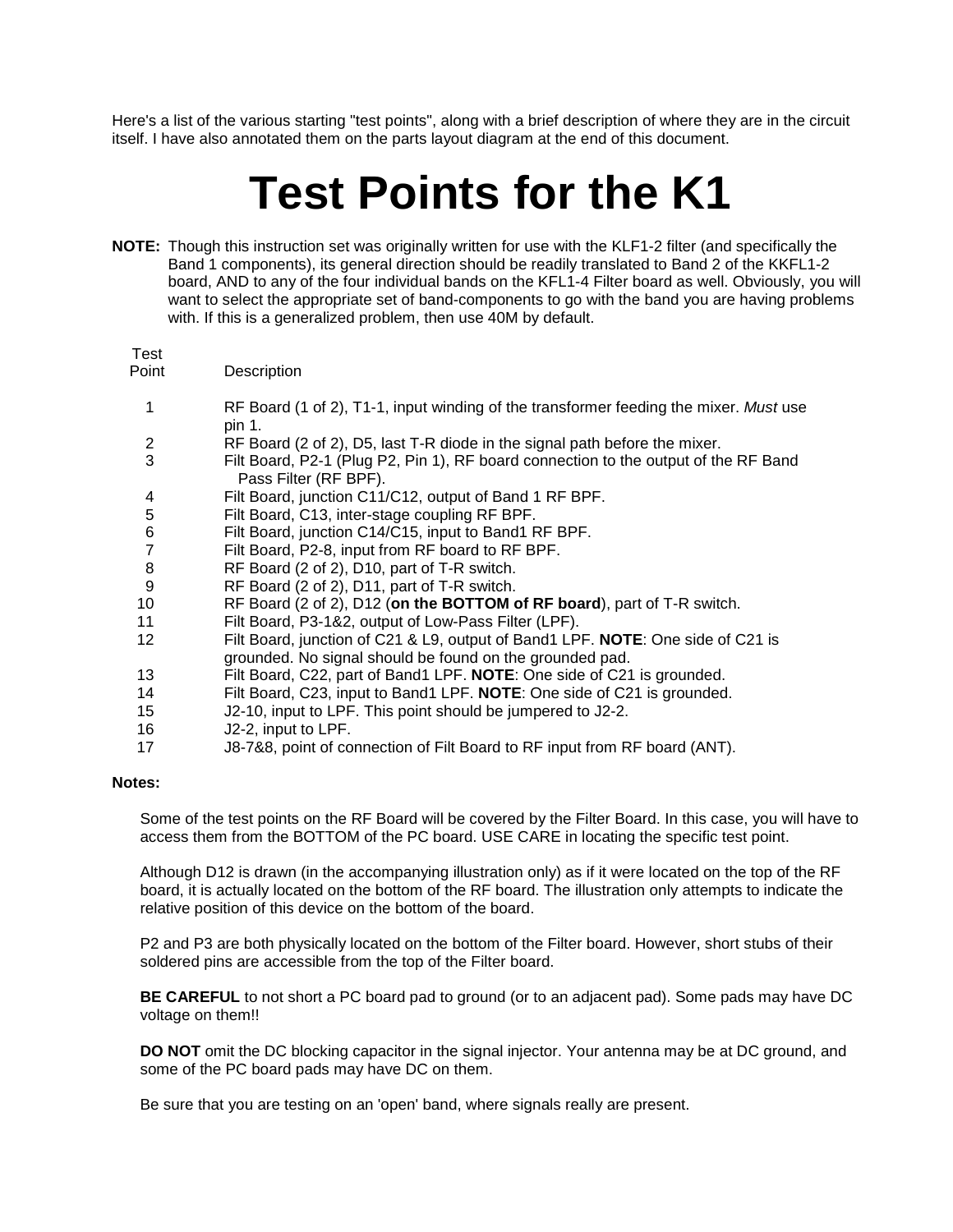Real live signals are best, but a noisy band can be of some use as well. If you can't find an open (or noisy) band, and if you have a broadband noise source, it can often be substituted as a signal source.

If you find a test point which fails, test it several times, the point you are touching may have a thin covering of rosin (or lead oxidation), left over from soldering, and you may have to break through that (insulating) covering in order to achieve a good connection.

FOLLOW your testing on the schematic, so you will have a better 'feel' for exactly where you are during your efforts. If you find a point of failure, use the schematic (and the pictorial) to help identify other possibly points for signal injection as you work deeper into a section of the radio.

When checking capacitors which are *in series* with the signal path, be sure to check on BOTH sides of the capacitor, if the signal fails on one side, but not the other, the capacitor may be open.

When testing at test points 2, 8, 9, and 10 (all diode switches), if your tracing fails here, it may not be due to a bad diode, but the lack of switching voltage (6R) used to turn these diodes on. Check for the presence of around 6VDC on the ANODES (non-bar end) of these diodes before you assume they're bad.